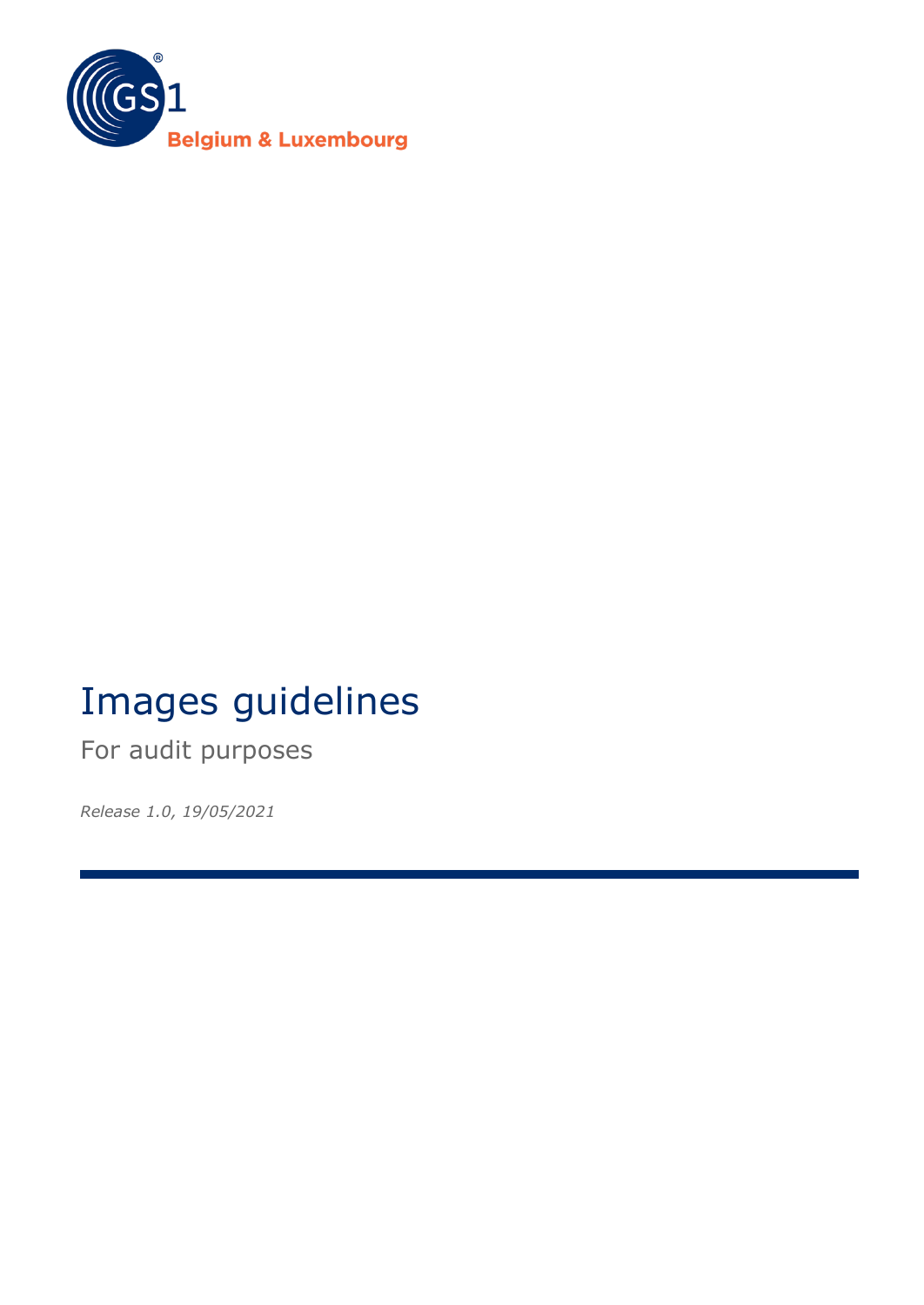

## **Document Summary**

| <b>Document Item</b> | <b>Current Value</b> |
|----------------------|----------------------|
| Document Name        | Image Guidelines     |
| Document Date        | 19/05/2021           |
| Document Version     | 1.0                  |
| Document Issue       |                      |
| Document Status      | Final                |
| Document Description | for audit purposes   |

## **Contributors**

| <b>Name</b>      | <b>Organisation</b>      |
|------------------|--------------------------|
| Steffie Defreyne | GS1 Belgium & Luxembourg |

## **Log of Changes**

| Release | <b>Date of Change</b> | <b>Changed By</b> | Summary of Change           |
|---------|-----------------------|-------------------|-----------------------------|
|         | 19/05/2021            |                   | <b>Creation of Document</b> |

## **Disclaimer**

GS1, under its IP Policy, seeks to avoid uncertainty regarding intellectual property claims by requiring the participants in the Work Group that developed this **GS1 Document Name GS1 Document Type** to agree to grant to GS1 members a royalty-free license or a RAND license to Necessary Claims, as that term is defined in the GS1 IP Policy. Furthermore, attention is drawn to the possibility that an implementation of one or more features of this Specification may be the subject of a patent or other intellectual property right that does not involve a Necessary Claim. Any such patent or other intellectual property right is not subject to the licensing obligations of GS1. Moreover, the agreement to grant licenses provided under the GS1 IP Policy does not include IP rights and any claims of third parties who were not participants in the Work Group.

Accordingly, GS1 recommends that any organization developing an implementation designed to be in conformance with this Specification should determine whether there are any patents that may encompass a specific implementation that the organization is developing in compliance with the Specification and whether a license under a patent or other intellectual property right is needed. Such a determination of a need for licensing should be made in view of the details of the specific system designed by the organization in consultation with their own patent counsel.

THIS DOCUMENT IS PROVIDED "AS IS" WITH NO WARRANTIES WHATSOEVER, INCLUDING ANY WARRANTY OF MERCHANTABILITY, NONINFRINGMENT, FITNESS FOR PARTICULAR PURPOSE, OR ANY WARRANTY OTHER WISE ARISING OUT OF THIS SPECIFICATION. GS1 disclaims all liability for any damages arising from use or misuse of this Standard, whether special, indirect, consequential, or compensatory damages, and including liability for infringement of any intellectual property rights, relating to use of information in or reliance upon this document.

GS1 retains the right to make changes to this document at any time, without notice. GS1 makes no warranty for the use of this document and assumes no responsibility for any errors which may appear in the document, nor does it make a commitment to update the information contained herein.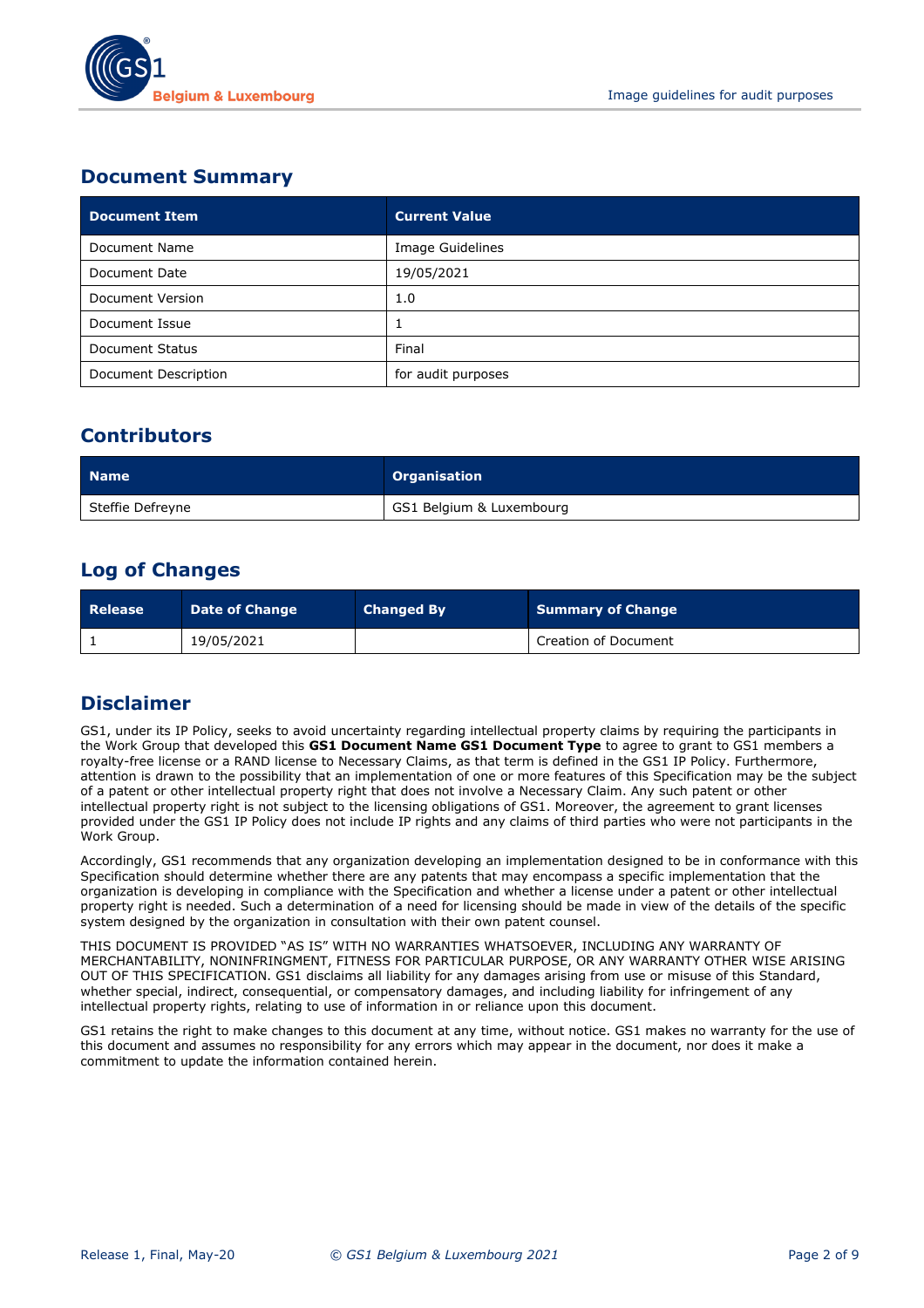

## **Table of Contents**

| 2. |                                                           |  |
|----|-----------------------------------------------------------|--|
| 3. |                                                           |  |
| 4. |                                                           |  |
|    | How do I decide that my product image meets the (minimum) |  |

**specifications? [....................................................................................................](#page-7-1) 8**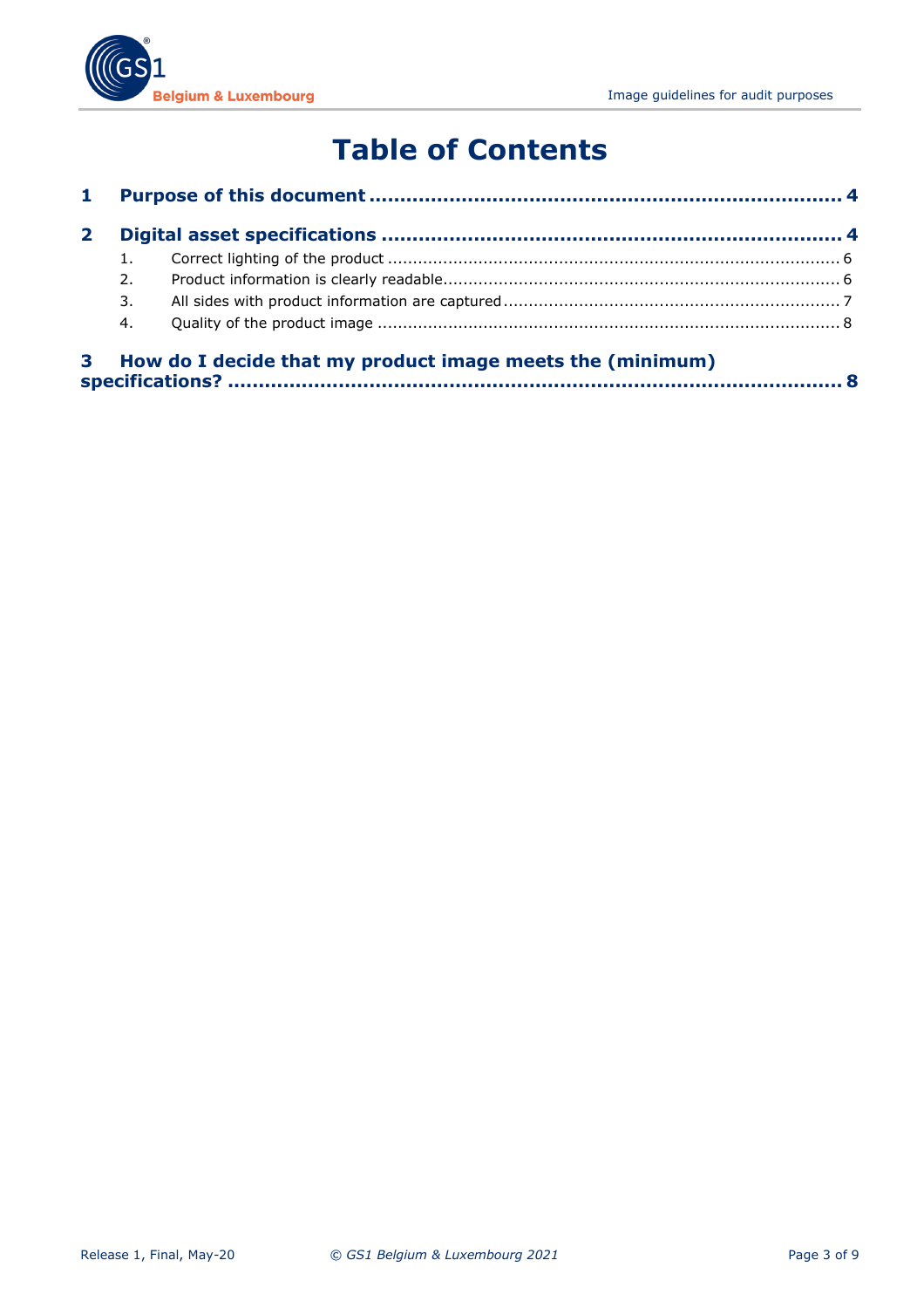

## <span id="page-3-0"></span>**1 Purpose of this document**

This document is intended to define the minimum requirements for digital assets for the GS1 Belgilux **audit program** and how suppliers can meet these requirements.

**Why is this important?** Digital assets not meeting the minimum requirements can negatively impact the audit results & process efficiency.

**When** to use this document?

- In case you need to gather digital assets for audit
- In case you want to check if the available digital assets are adequate for audit purpose.

**IMPORTANT :** Please be aware that in case of product images for audit: these do NOT necessarily need to be taken by a professional photographer or in a studio, implying potential high or extra costs.

<span id="page-3-1"></span>**Smartphone product images respecting the below guidelines already go a long way!**

## **2 Digital asset specifications**

We distinguish between two types of digital assets: artwork and product images.

1. **Artwork** is a PDF file used by printers who print the design on packaging of a physical product. An example:



Artwork, in PDF format, is preferred as this type of digital asset is of high quality and the text containing product information is flattened.

There are some specific requirements, mainly:

- That product information is **not cut in half**, where each half is mentioned on the opposite sides of the PDF-artwork.
- Layers that do **not contain product information** have been **removed** e.g., dimensions/cutting layer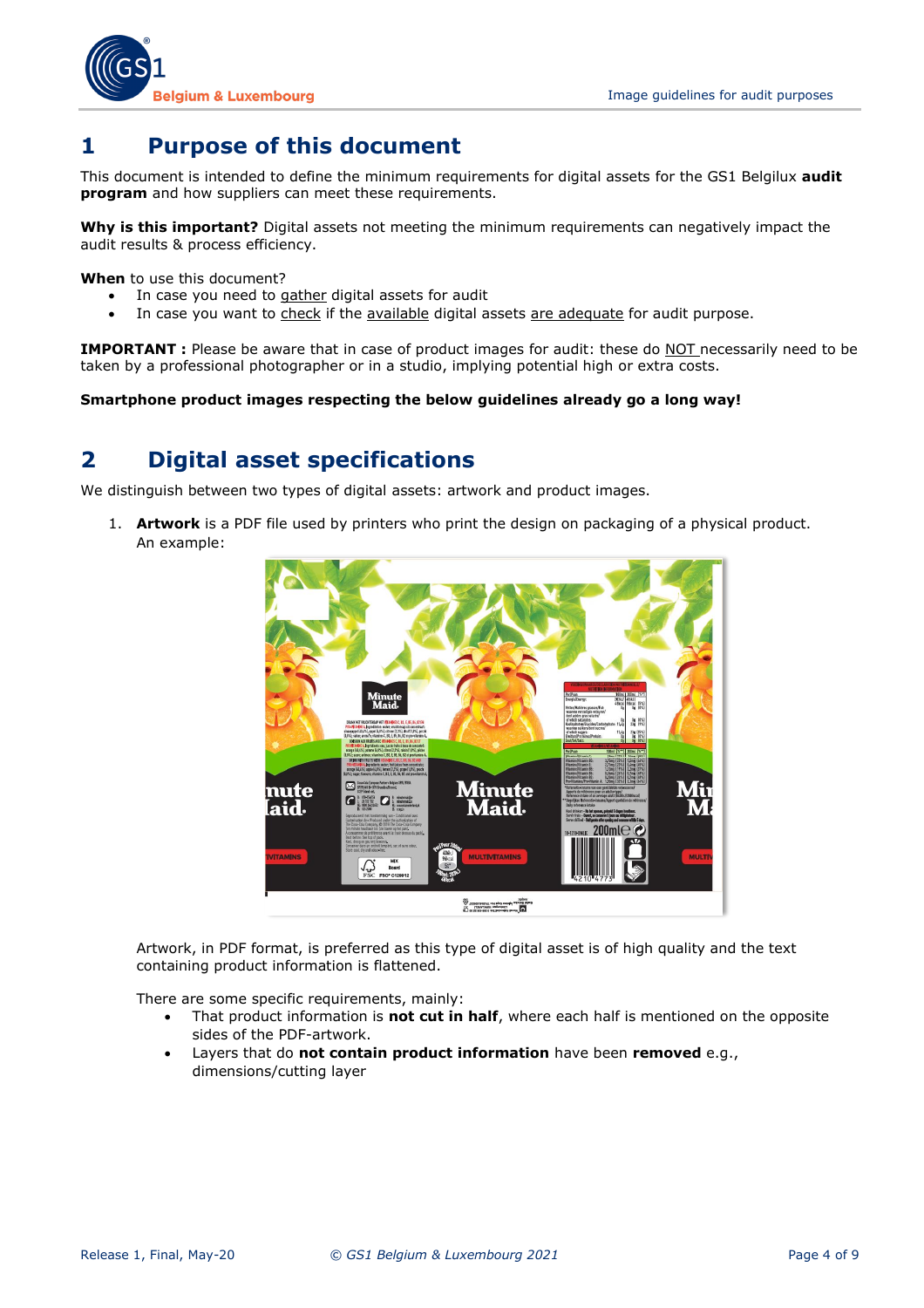

2. **Product images** are pictures of the packaging of a physical product. For example:



Product images can be used but must meet **minimum requirements**, mainly:

- 1. Correct **lighting** of the product
- 2. Product information is clearly **readable**
- 3. **All sides** with product information are captured
- 4. **Quality** of the product image

We will discuss each of the minimum requirements in more detail next.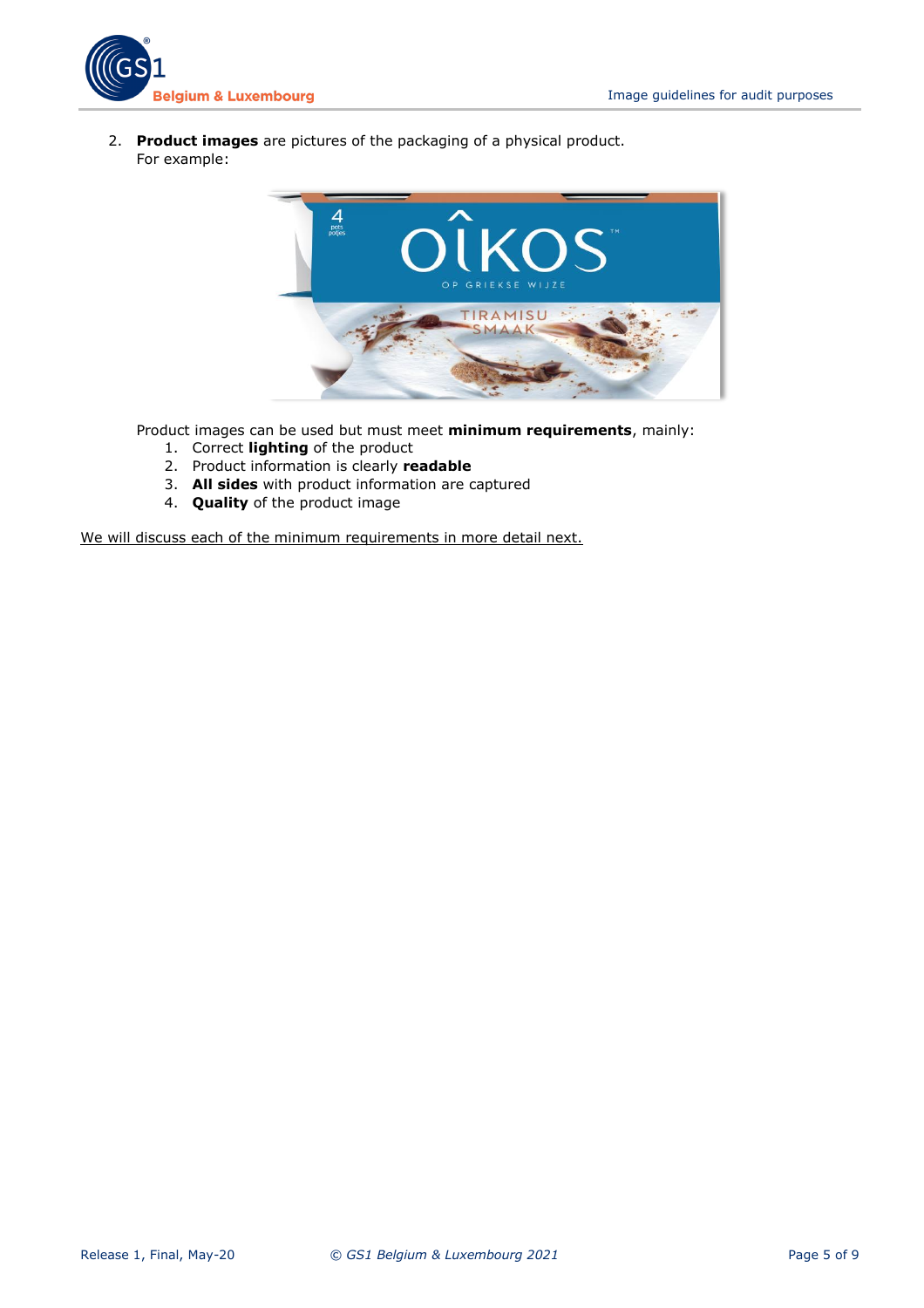

#### <span id="page-5-0"></span>**1. Correct lighting of the product**

A product must be correctly exposed to **prevent the product image from being under- or overexposed:** 

- Underexposure means that the product information is (partly) unreadable because the entire product is too dark, or shadows are present.
- With overexposure, the product information on the product is (partly) unreadable because the entire product is too light or there are reflections from light sources.

The following measures can be taken to prevent under – or overexposure:

- Create an **environment** that allows you to influence the lighting conditions
- Use one or more **artificial light** sources to light the product evenly
- For products with **light-reflecting packaging material**:
	- o Try to prevent the light sources from causing overexposure.
	- o If possible, remove the light-reflecting packaging material.

Correct use of lighting:



Incorrect use of lighting (overexposure):



#### <span id="page-5-1"></span>**2. Product information is clearly readable**

Product information on the product must be **clearly readable, for man and machine.** If the product image is not sharp, this will have a negative effect on the readability of the product information. The following measures can be taken to prevent the product image from being unreadable:

- Place the product on a **stable surface**
- Capture the product image with a camera mounted on a **tripod**
- Make use of the camera's **autofocus** function
	- o Please make sure that for products with round packaging (cans, bottles, tubes, etc...) all product information on the label is "in focus".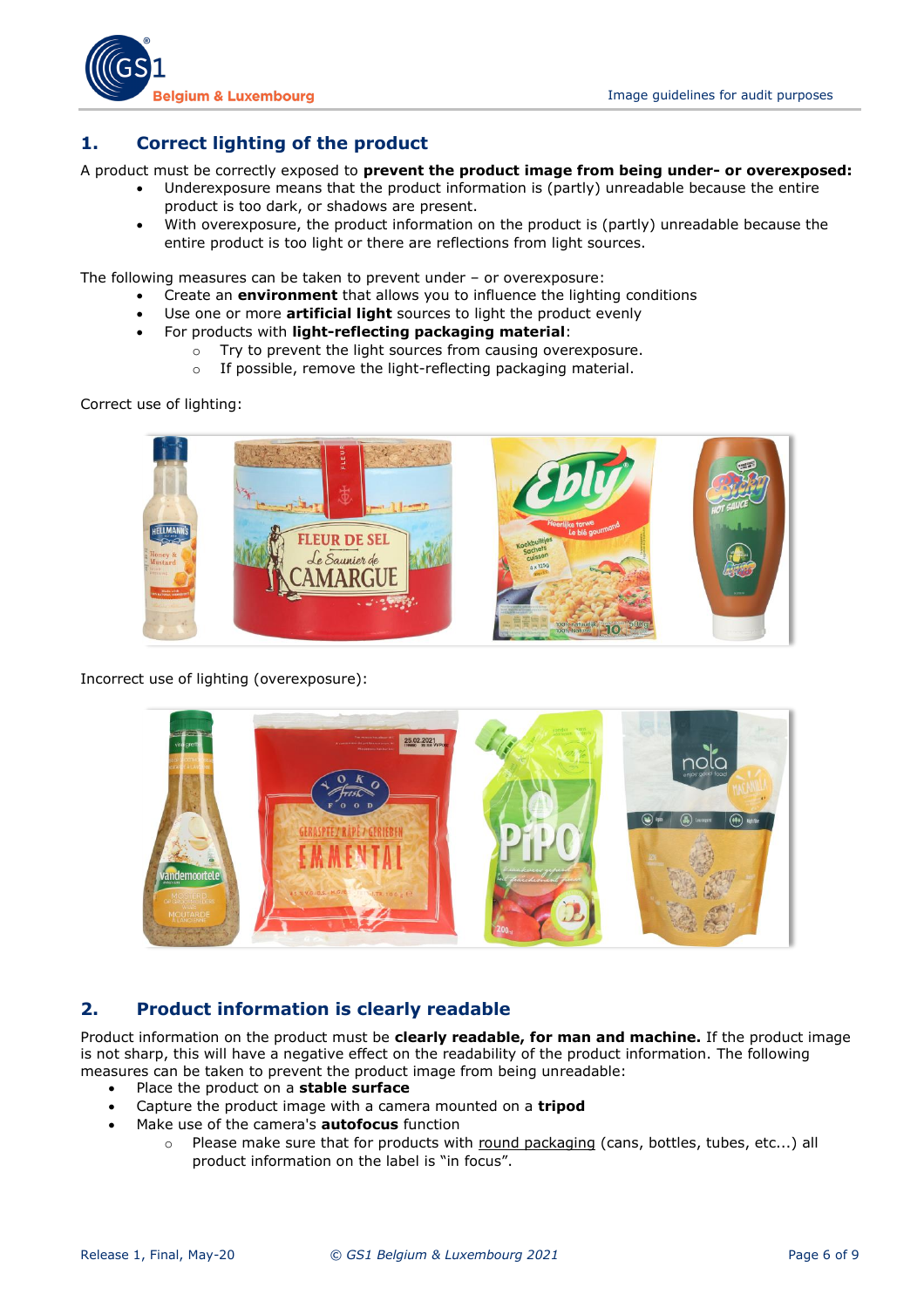

Product information is (partially) not in focus:



#### <span id="page-6-0"></span>**3. All sides with product information are captured**

All sides with product information on them must be captured. **Production information that is missing cannot be checked and validated.** In this case, an auditor can use the 'inadequate' flow to put the process on hold and request other/extra images.

The following measures can be taken to prevent product information to be missing:

- Always capture **all sides** of the product (that contain product information)
- Capture **additional** product images of product information that is **hidden** by another part of the packaging or the shape of the product. If possible, carefully remove the label and capture an additional, detailed product image
- Capture the product information so that **text or tables are not interrupted**
- Make sure there are **no reflections** from the product by a light source *or* flash photography
- Make sure that the product is **not under- or over exposed** by a light source or flash photography (see '1 Correct lighting of the product')

All sides of the product (that contains product information) are captured:



Not all sides of the product (that contain product information) are captured, in the example given below there is a side where product information is covered up by an overlap of the packaging: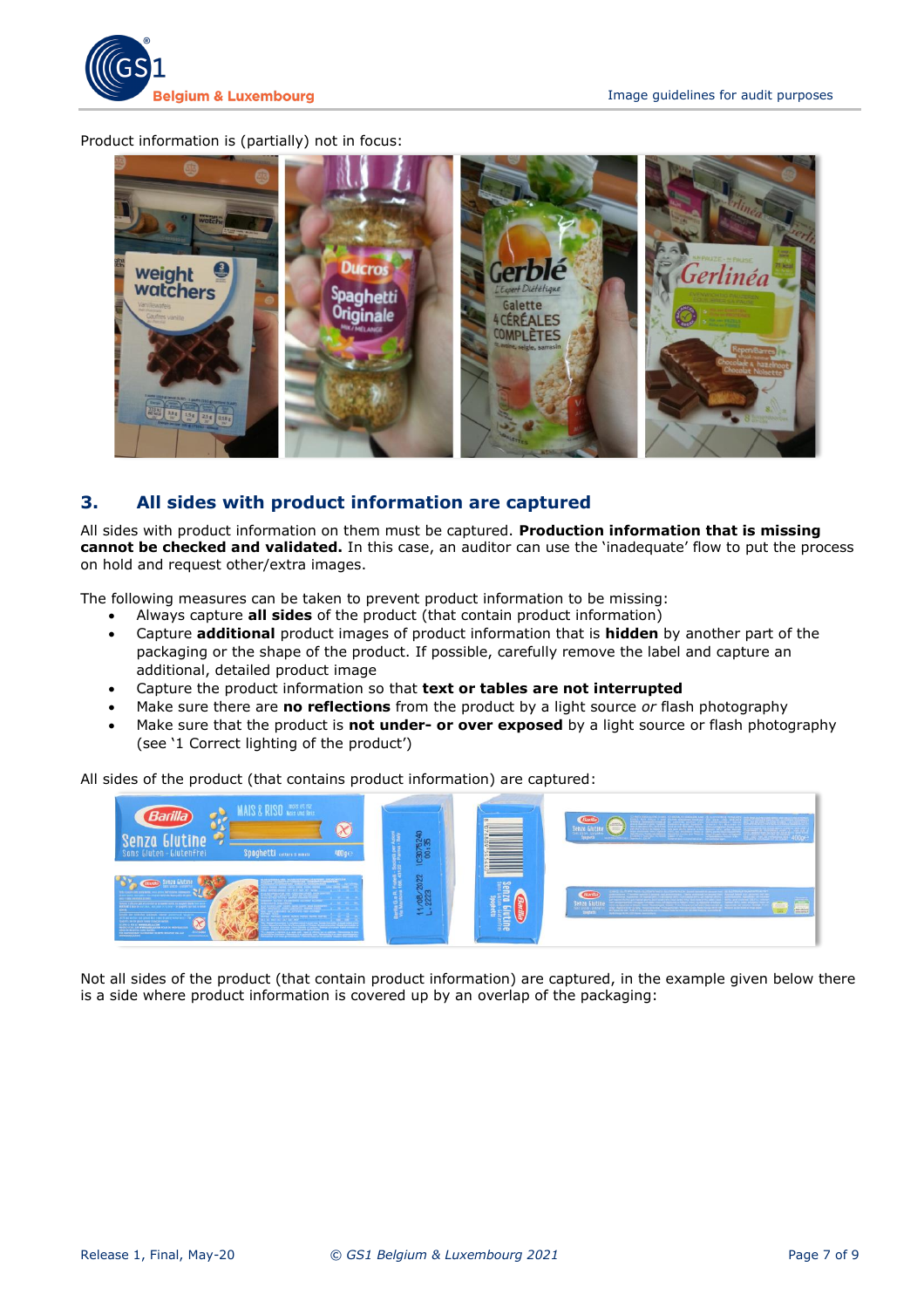



## <span id="page-7-0"></span>**4. Quality of the product image**

The quality of a product image is determined by a combination of factors, the resolution (size) and DPI (number of pixels). The **resolution** (or size) of the product image is expressed in pixels, this is done by associating values to two sides of the product image. The **DPI** (Dots Per Inch) indicates how many pixels can be placed in a straight line of one (1) inch\*.

The following measures can be taken to capture high quality product images.

- A resolution of at least **1600 pixels** on the shortest side.
	- o For products that have physical dimensions <12 cm, at least 1200 pixels on the shortest side.
	- $\circ$  For products that have physical dimensions <6 cm, at least 900 pixels on the shortest side.
- A **DPI** of at least (minimum) **300**
- The product image is of a supported **file extension**:
	- o TIF / TIFF
	- o JPG / JPEG
	- o PNG
	- o PDF (for Artwork)

<span id="page-7-1"></span>Important: please make sure the maximum size of the image does not exceed 120MB (which is the maximum allowed size). \**1 Inch = 2,54 cm*

## **3 How do I decide that my product image meets the (minimum) specifications?**

A **flow chart** has been developed that can quickly show whether the product image meets the (minimum) requirements. Follow the flow chart below by answering the questions with either 'YES' or 'NO'.

If all questions are answered with 'YES', the image specifications have been met.